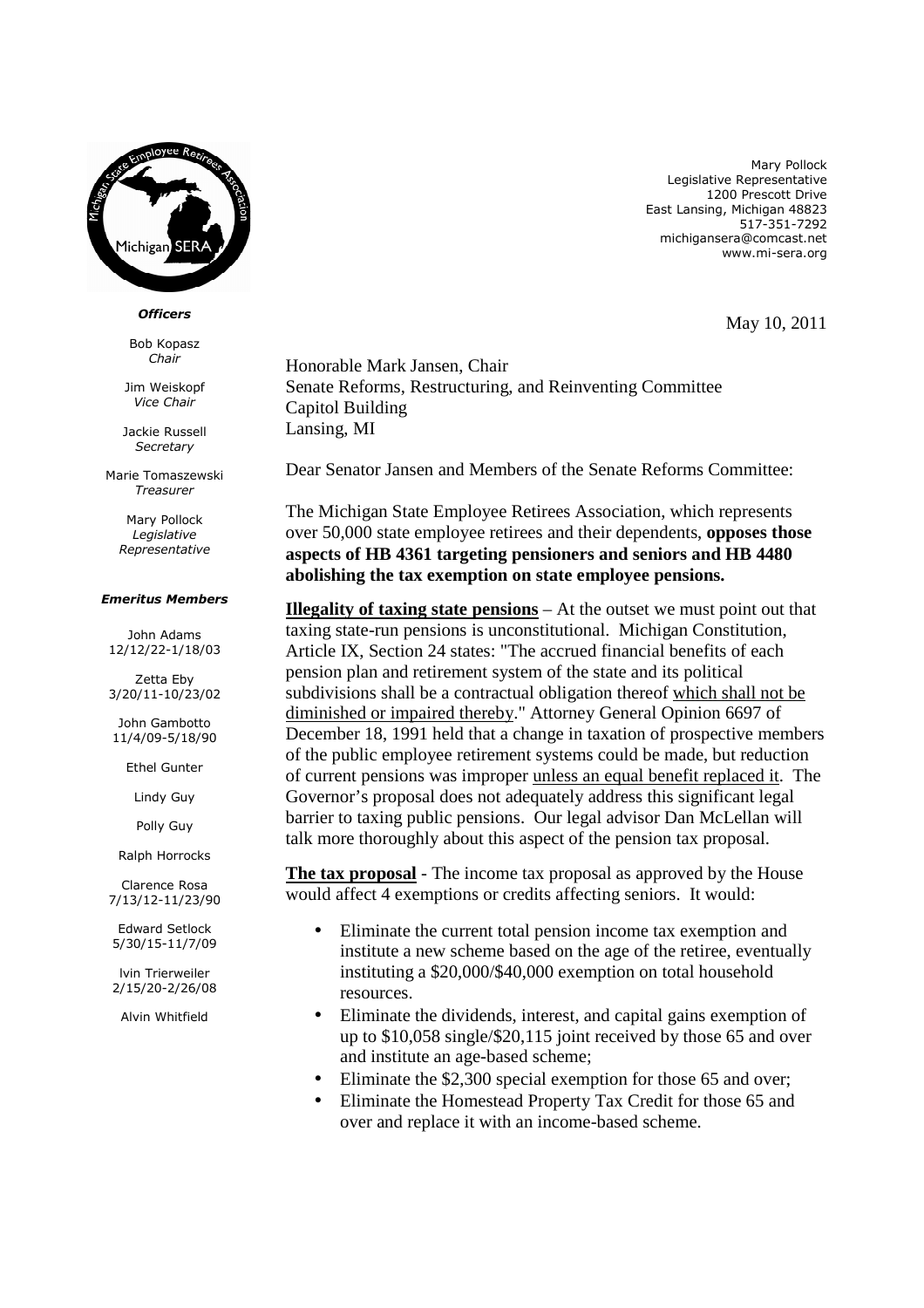Letter to Senate Reforms Committee May 11, 2011 Page 2

Although we believe the pension tax proposal is unconstitutional as applied to public employees, it is worth some analysis with regard to its fairness. The changes in the senior exemptions and credits will affect all public and private retirees 65 and older.

**Increased taxes on seniors** - The income tax proposal would increase taxes for pensioners and seniors in the following amounts:

## **Estimates of the Fiscal Impact of HB 4361 (H-1) & HB 4362 (H-1) On Pensions and Seniors Effective Date January 1, 2012, in millions of dollars From House Fiscal Agency Analysis**

|                                                                                    | FY 2011-12 Estimates |            |              | FY 2012-13 Estimates |                 |              |
|------------------------------------------------------------------------------------|----------------------|------------|--------------|----------------------|-----------------|--------------|
|                                                                                    | <b>GF/GP</b>         | <b>SAF</b> | <b>Total</b> | GF/GP                | <b>SAF</b>      | <b>Total</b> |
| 1. Modify Public/Private Pension Exemption                                         | 177.4                | 47.5       | 224.9        | 269.3                | 73.5            | 342.8        |
| Phase-Out Pension Exemption on High<br>$Incomes > $75,000/\$150,000$               | 4.1                  | 1.0        | 5.1          | 6.2                  | 1.6             | 7.8          |
| 2. Repeal Senior Interest, Dividend Exemption<br>Age Based                         | 3.2                  | 0.8        | 4.1          | 4.9                  | 1.3             | 6.2          |
| 3. Repeal of Senior Personal \$2,300 Exemption                                     |                      |            |              |                      |                 | 35.0         |
| 4.<br>Eliminate Senior Homestead Property Tax<br>Credit; replace with income basis |                      |            |              |                      | $\qquad \qquad$ | 136.0        |
| <b>Total</b>                                                                       | 184.7                | 49.3       | 234.1        | 416.4                | 76.4            | 527.8        |

Although the pension tax has received most of the attention because it is the largest tax exemption removed from pensioners, the changes in the Homestead Property Tax Credit present a significant tax increase for seniors. According to the House Fiscal Agency analysis, in tax year 2008, about 453,200 senior Homestead Property Tax Credits were allowed and the average credit was \$770.

Although seniors account for only 13% of Michigan's population, seniors will be contributing over one-third of the \$1.5 billion in increased taxes on individuals in Michigan if this tax proposal is signed into law. Seniors will also be contributing substantially to the reduced tax burden on businesses.

House Fiscal Agency Director Mitch Bean has estimated that the public pension portion of the modification in the pension exemption would amount to about \$100 million.

**Taxpayer Effective Rates** – Yesterday you heard from Lt. Governor Calley concerning the income tax proposals. At the end he showed you a bar chart depicting 5 categories of taxpayers. Here is the way we view that chart: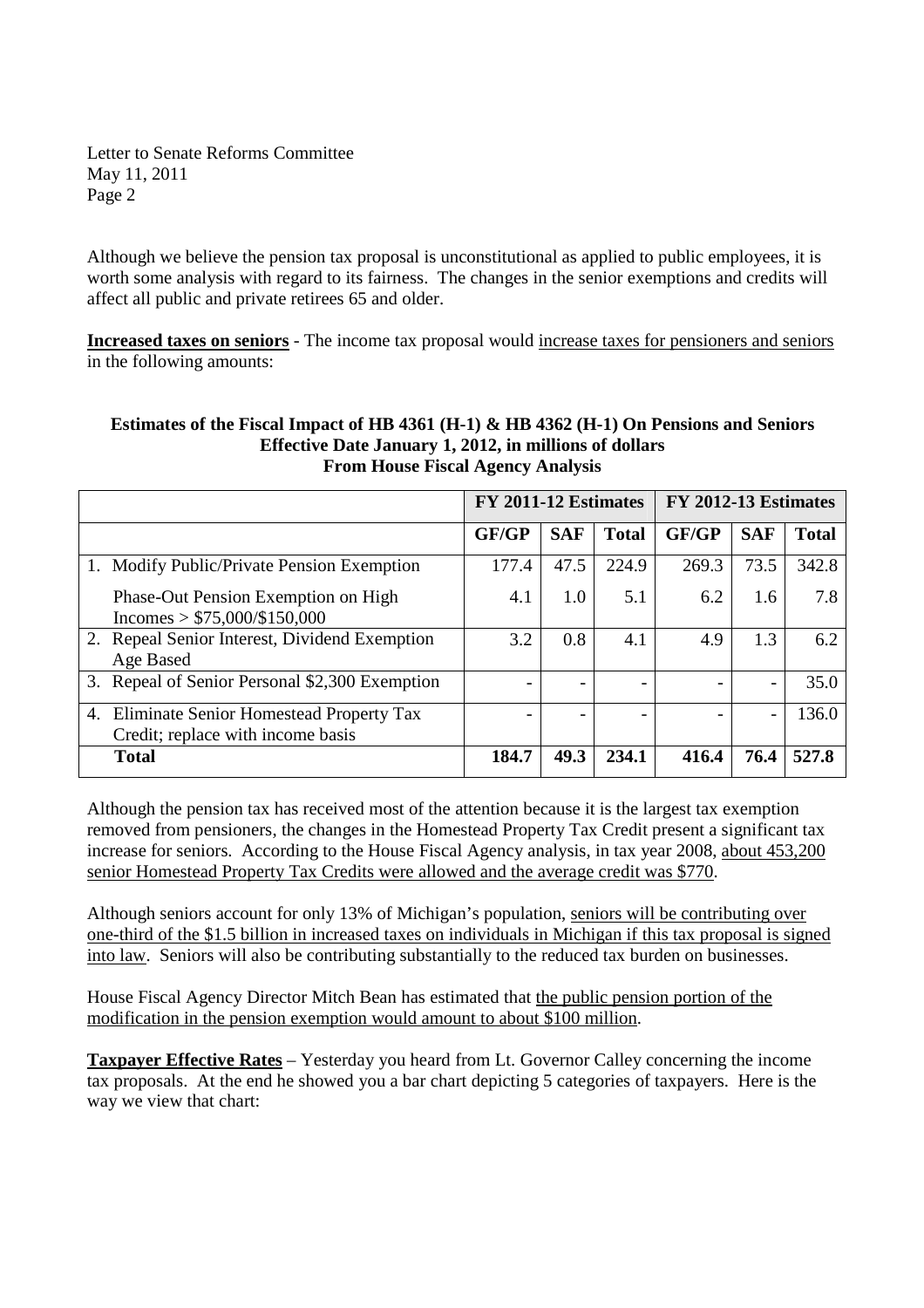Letter to Senate Reforms Committee May 11, 2011 Page 3

|                                                     | Current | Proposed when<br>fully<br>implemented | <b>Change</b> |
|-----------------------------------------------------|---------|---------------------------------------|---------------|
| Seniors with qualifying pension, 401k, IRA, etc.    | 0.24    | 1.25                                  | 420% increase |
| Seniors without qualifying pension, 401k, IRA, etc. | 0.97    | 1.37                                  | 40% increase  |
| Non-seniors                                         | 2.95    | 3.13                                  | 6% increase   |
| Pass-through businesses w/o certificated credits    | 13.23   | 3.74                                  | 72% decrease  |
| C corporations w/o certificated credits             | 14.05   | 5.94                                  | 58% decrease  |

## **Taxpayer Effective Rates**

What it shows is that there is going to be a **significant effective tax increase for seniors** (even though the tax rate is still low), a tax increase of at least 6% for non seniors, and huge **decreases** for all businesses. Even businesses facing the new Michigan Business Tax in 2008 did not face a 420% increase in their tax liability! .

**Public policy reasons for senior tax breaks** - The poverty rate of seniors has been significantly reduced in the last 30-40 years because former Michigan lawmakers wisely elected not to tax senior's social security income, and, for those lucky enough to have them, most pensions and savings. Medicare also helped lift seniors out of poverty so that most are no longer a financial burden on their children or the community. Now is not the time to turn the clock back and take income away from seniors who have only recently gained income security.

**Incomes of state employee retirees** – About three-quarters of retired state employees receive pensions of \$24,000 or less. Over 30 percent receive pensions of \$12,000 or less. This is according to the Office of Retirement Services *Comprehensive Annual Financial Report* as of September 30, 2009. Together with our social security and savings, most of us are living on \$20,000 to \$40,000 a year. The State Employee Retirement Act limits cost-of-living increases to no more than \$300 a year, which basically means that with inflation, our pensions are declining in value each year.

**Expenses of seniors** - We are living so long now that we worry about our money running out and being forced into poverty. Even with cost-of-living adjustments to our Social Security, it doesn't keep up with the increase in the costs of prescription drugs or co-pays, medical needs not covered by Medicare, fuel, utilities, property taxes, and Medicare premium increases. We have long-term care and chore assistance costs others don't have. Our point is that the vast majority of state employee retirees are low to moderate income people with potentially high living costs as they age.

**Promises should be kept** - We were promised tax-free pensions and made our plans accordingly. Some of us bought expensive extra years of service with our 401k money with the thought that it would enhance that part of our income that wouldn't be taxed. Some of us were lured by the 2010 6.7% early retirement incentive; yet less than six months later, the new administration is advancing a tax take-away that effectively eviscerates the incentive. It is unfair and unjust to change the tax